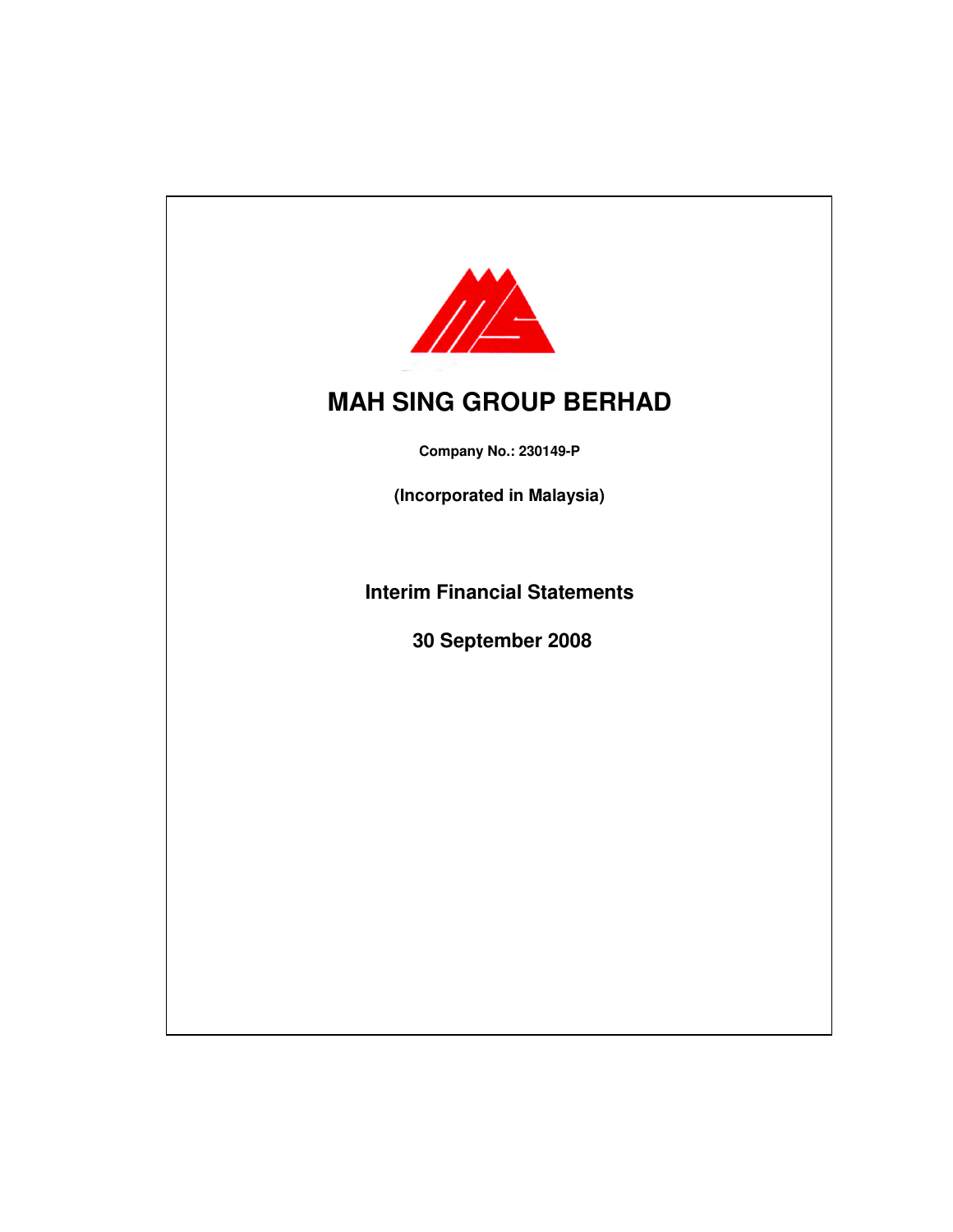**Company No.: 230149-P (Incorporated in Malaysia)**

# **Interim Financial Statements - 30 September 2008**

|                                                               | Page No. |
|---------------------------------------------------------------|----------|
| <b>Condensed Consolidated Balance Sheets</b>                  |          |
| <b>Condensed Consolidated Income Statements</b>               | 2        |
| <b>Condensed Consolidated Statements Of Changes In Equity</b> | 3        |
| <b>Condensed Consolidated Cash Flow Statements</b>            | 4        |
| <b>Notes To The Interim Financial Statements</b>              | 5 - 10   |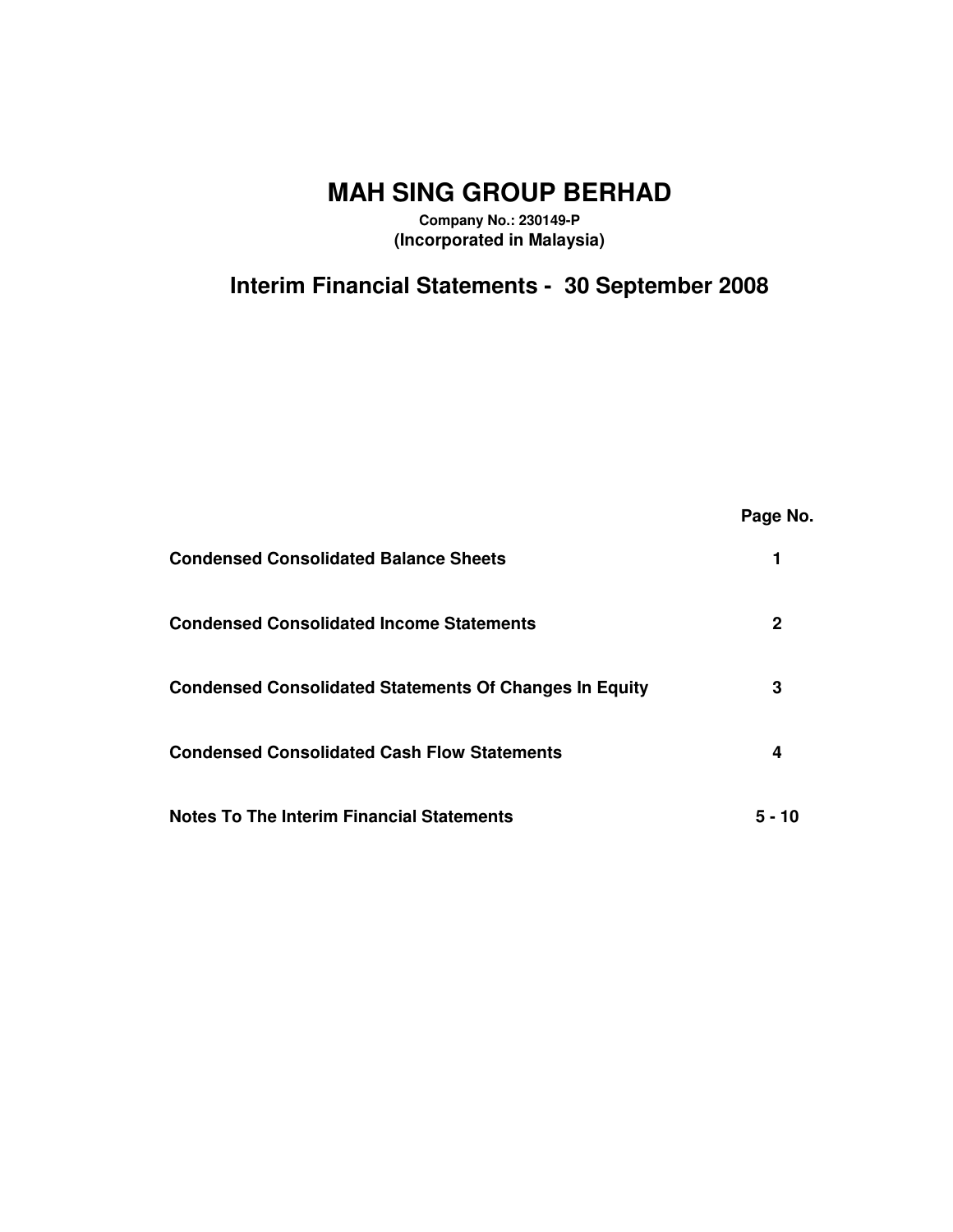(Company No.: 230149 P)

(Incorporated in Malaysia)

# CONDENSED CONSOLIDATED BALANCE SHEETS

AS AT 30 SEPTEMBER 2008

| (The figures have not been audited)                                                   |                        |            |
|---------------------------------------------------------------------------------------|------------------------|------------|
|                                                                                       | (UNAUDITED)            | (AUDITED)  |
|                                                                                       | AS AT                  | AS AT      |
|                                                                                       | 30/09/2008             | 31/12/2007 |
|                                                                                       | (RM'000)               | (RM'000)   |
| <b>ASSETS</b>                                                                         |                        |            |
| <b>Non-current assets</b>                                                             |                        |            |
| Property, plant and equipment                                                         | 60,127                 | 53,907     |
| Investment in associated companies<br>Other Investment                                | 1                      | 26<br>1    |
| Land held for property development                                                    | 47,099                 |            |
| Intangible assets                                                                     | 14                     | 20         |
| Prepaid lease payments                                                                | 5.394                  | 5,542      |
| Deferred tax assets                                                                   | 465                    |            |
|                                                                                       | 113,100                | 59,496     |
| <b>Current Assets</b>                                                                 |                        |            |
| Property development cost                                                             | 589,578                | 569,325    |
| Inventories                                                                           | 31,292                 | 43,018     |
| Trade and other receivables                                                           | 260,822                | 234,558    |
| Deposits with licensed banks                                                          | 119,609                | 153,907    |
| Cash and bank balances                                                                | 23,937                 | 49,820     |
|                                                                                       | 1,025,238              | 1,050,628  |
| <b>TOTAL ASSETS</b>                                                                   |                        |            |
|                                                                                       | $\overline{1,}138,338$ | 1,110,124  |
|                                                                                       |                        |            |
| <b>EQUITY AND LIABILITIES</b><br>Equity attributable to equity holders of the Company |                        |            |
| Share capital                                                                         | 313,006                | 310,671    |
| Share premium                                                                         | 134,148                | 133,908    |
| Other reserves                                                                        | 5,036                  | 4,515      |
| Retained profits                                                                      | 220,428                | 181,223    |
|                                                                                       | 672,618                | 630,317    |
|                                                                                       |                        |            |
| <b>Minority interests</b>                                                             | 6,936                  | 5,455      |
| <b>Total equity</b>                                                                   | 679,554                | 635,772    |
| <b>Non-current liabilities</b>                                                        |                        |            |
| Long term borrowings                                                                  | 201,371                | 142.984    |
| Deferred payables                                                                     | 3,163                  | 52,576     |
| Deferred taxation                                                                     | 8                      | 7          |
|                                                                                       | 204.542                | 195,567    |
|                                                                                       |                        |            |
| <b>Current Liabilities</b>                                                            |                        |            |
| Trade and other payables                                                              | 213,308                | 258,850    |
| Term loans                                                                            | 22,807                 | 6,125      |
| Short term borrowings                                                                 | 4,308                  | 7,832      |
| <b>Bank overdrafts</b>                                                                |                        | 385        |
| Taxation                                                                              | 13,819                 | 5,593      |
|                                                                                       | 254,242                | 278,785    |
|                                                                                       |                        |            |
|                                                                                       |                        |            |
| <b>Total liabilities</b>                                                              | 458,784                | 474,352    |
| TOTAL EQUITY AND LIABILITIES                                                          | 1,138,338              | 1,110,124  |
|                                                                                       |                        |            |
| Net assets per share attributable to equity holders of the                            |                        |            |
| Company(RM)                                                                           | 1.07                   | 1.01       |

The Condensed Consolidated Balance Sheets should be read in conjunction with the audited financial statements for the financial year ended 31 December 2007 and the accompanying explanatory notes attached to the interim financial statements.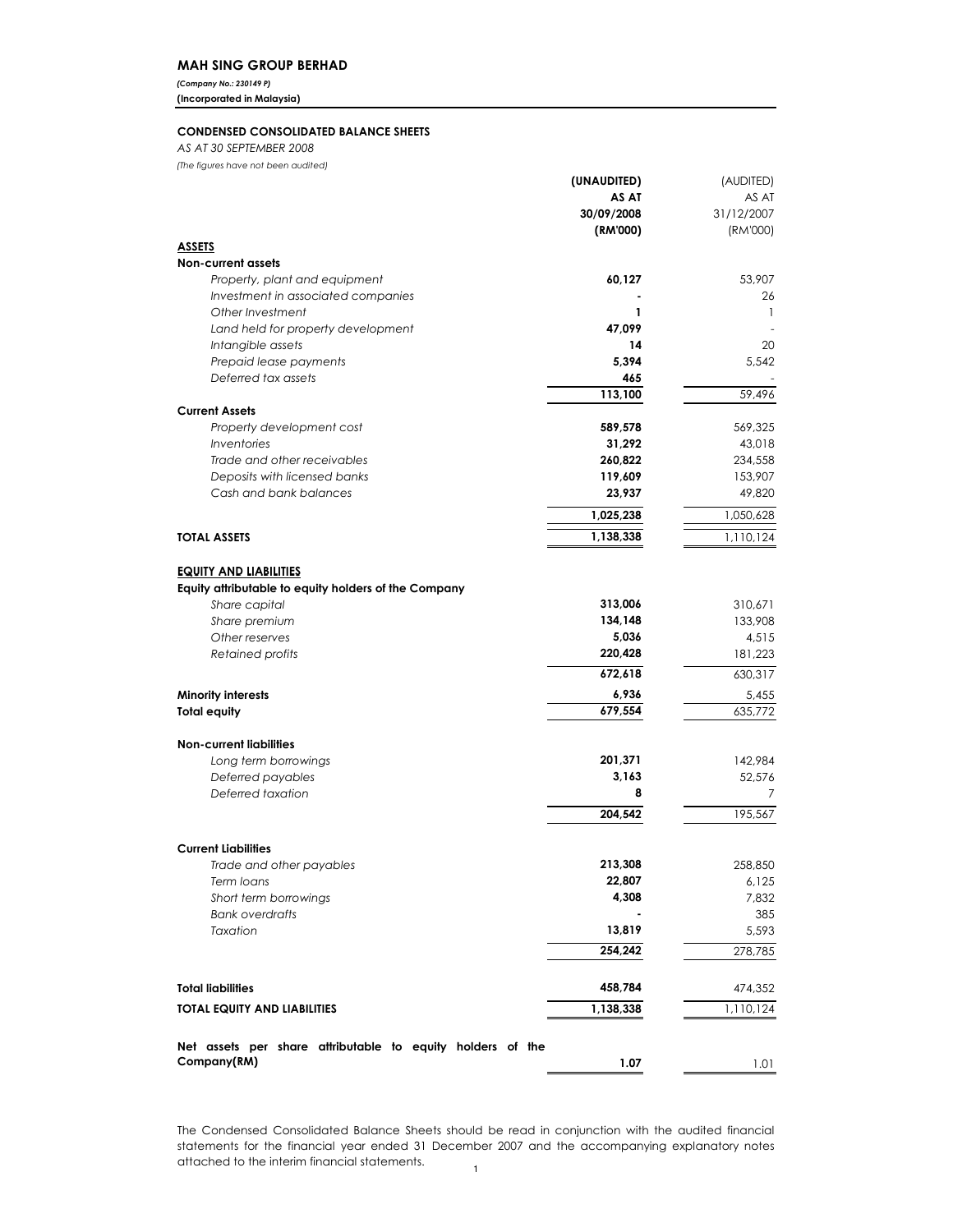# Mah Sing Group Berhad

(Company No.: 230149 P) (Incorporated in Malaysia)

# CONDENSED CONSOLIDATED INCOME STATEMENTS

For the financial period ended 30 September 2008

(The figures have not been audited)

|            | 3 months ended | <b>Period ended</b> |            |  |
|------------|----------------|---------------------|------------|--|
| 30/09/2008 | 30/09/2007     | 30/09/2008          | 30/09/2007 |  |
| (RM'000)   | (RM'000)       | (RM'000)            | (RM'000)   |  |
| 163,893    | 166,863        | 499,979             | 452,961    |  |
| (113,065)  | (114, 821)     | (331, 243)          | (318, 434) |  |
| 50,828     | 52,042         | 168,736             | 134,527    |  |
| 186        | 441            | 1,547               | 1,144      |  |
| (9,822)    | (12, 534)      | (35, 844)           | (32, 495)  |  |
| (15,656)   | (4,189)        | (22, 886)           | (11, 378)  |  |
| 931        | 116            | 1,019               | 1,468      |  |
| (1,030)    | (1,693)        | (3, 359)            | (5,022)    |  |
| 25,437     | 34,183         | 109,213             | 88,244     |  |
| (8, 589)   | (11, 457)      | (32, 717)           | (26, 474)  |  |
| 16,848     | 22,726         | 76,496              | 61,770     |  |
|            |                |                     |            |  |
| 16,536     | 22,424         | 76,092              | 60,759     |  |
| 312        | 302            | 404                 | 1,011      |  |
| 16,848     | 22,726         | 76,496              | 61,770     |  |
|            |                |                     |            |  |

| - Basic (sen)            | Note B13 | 2.65 | 3.62 | 12.22 | 11.63 |
|--------------------------|----------|------|------|-------|-------|
| - Diluted (sen) Note B13 |          | 2.63 | 3.57 | 12.12 | 10.88 |

The Condensed Consolidated Income Statements should be read in conjunction with the audited financial statements for the financial year ended 31 December 2007 and the accompanying explanatory notes attached to the interim financial statements.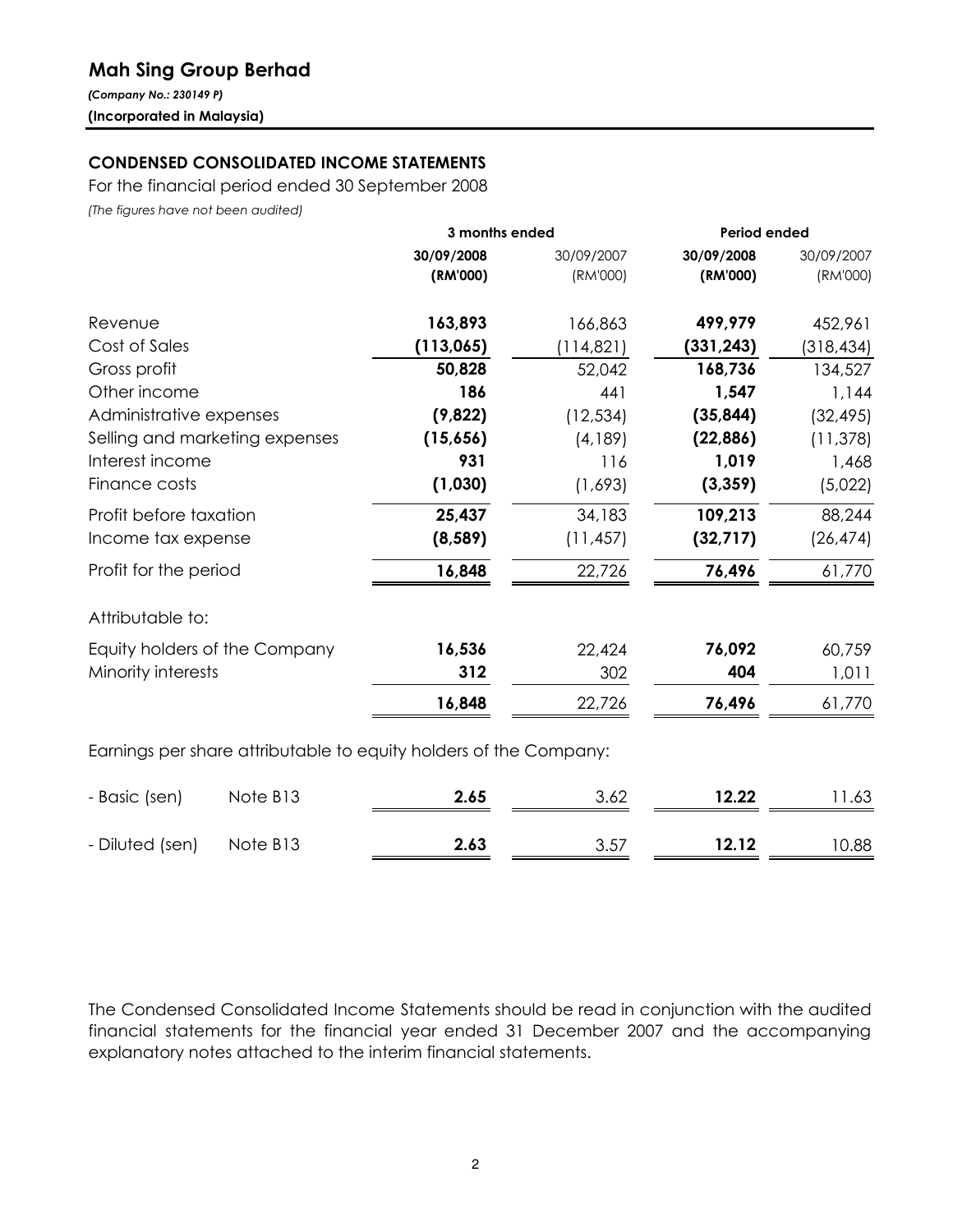## Mah Sing Group Berhad

(Company No.: 230149 P)

(Incorporated in Malaysia)

## CONDENSED CONSOLIDATED STATEMENTS OF CHANGES IN EQUITY

For the financial period ended 30 September 2008

(The figures have not been audited)

|                                                                                                               | Attributable to equity holders of the Company |                                           |                                    |                                                       |                      | Minority       | Total                    |           |
|---------------------------------------------------------------------------------------------------------------|-----------------------------------------------|-------------------------------------------|------------------------------------|-------------------------------------------------------|----------------------|----------------|--------------------------|-----------|
|                                                                                                               |                                               | Non-Distributable<br><b>Distributable</b> |                                    |                                                       |                      | Interests      | Equity                   |           |
| 9 months<br>ended 30 September 2008                                                                           | Share<br>capital                              | Share<br>premium                          | Exchange<br>fluctuation<br>reserve | Equity-settled<br><b>Employees Benefit</b><br>Reserve | Retained<br>earnings | Total          |                          |           |
|                                                                                                               | (RM'000)                                      | (RM'000)                                  | (RM'000)                           | (RM'000)                                              | (RM'000)             | (RM'000)       | (RM'000)                 | (RM'000)  |
| <b>Balance at 1/1/2008</b>                                                                                    | 310,671                                       | 133,908                                   | 4,256                              | 259                                                   | 181,223              | 630,317        | 5,455                    | 635,772   |
| Amount recognised directly in equity:                                                                         |                                               |                                           |                                    |                                                       |                      |                |                          |           |
| Foreign exchange fluctuation                                                                                  |                                               | $\blacksquare$                            | 691                                |                                                       |                      | 691            | 267                      | 958       |
| Net profit for the financial period                                                                           |                                               | $\blacksquare$                            |                                    |                                                       | 76,092               | 76,092         | 404                      | 76,496    |
| Total recognised income and expense for the period                                                            |                                               | $\blacksquare$                            | 691                                |                                                       | 76,092               | 76,783         | 671                      | 77,454    |
| Issuance of ordinary shares of subsidiaries to minority interests<br>Issuance of ordinary shares pursuant to: |                                               |                                           |                                    |                                                       |                      | $\blacksquare$ | 810                      | 810       |
| - Exercise of warrants                                                                                        | 1,892                                         |                                           | $\blacksquare$                     |                                                       |                      | 1,892          | $\blacksquare$           | 1,892     |
| - Exercise of employees share options                                                                         | 443                                           | 240                                       | $\blacksquare$                     | (170)                                                 | 170                  | 683            | $\overline{\phantom{a}}$ | 683       |
| Dividends for the financial year ended 31 December 2007                                                       |                                               | $\blacksquare$                            | $\blacksquare$                     |                                                       | (37,057)             | (37, 057)      |                          | (37, 057) |
| Balance at 30/09/2008                                                                                         | 313.006                                       | 134,148                                   | 4,947                              | 89                                                    | 220,428              | 672,618        | 6,936                    | 679,554   |

|                                                                                                            | Attributable to equity holders of the Company |                                    |                                    |                                                       |                          | Minority  | Total                    |           |
|------------------------------------------------------------------------------------------------------------|-----------------------------------------------|------------------------------------|------------------------------------|-------------------------------------------------------|--------------------------|-----------|--------------------------|-----------|
|                                                                                                            |                                               | Non-Distributable<br>Distributable |                                    |                                                       |                          |           | Interests                | Equity    |
| 9 months<br>ended 30 September 2007                                                                        | Share<br>capital                              | Share<br>premium                   | Exchange<br>fluctuation<br>reserve | Equity-settled<br><b>Employees Benefit</b><br>Reserve | Retained<br>earnings     | Total     |                          |           |
|                                                                                                            | (RM'000)                                      | (RM'000)                           | (RM'000)                           | (RM'000)                                              | (RM'000)                 | (RM'000)  | (RM'000)                 | (RM'000)  |
| Balance at 1/1/2007                                                                                        | 152,044                                       | 31,104                             | 5,092                              | 1,243                                                 | 126,295                  | 315,778   | 4,522                    | 320,300   |
| Amount recognised directly in equity:<br>Foreign exchange fluctuation                                      |                                               |                                    | (422)                              |                                                       |                          | (422)     | (142)                    | (564)     |
| Net profit for the financial period                                                                        |                                               | $\overline{\phantom{a}}$           |                                    | ٠                                                     | 60,759                   | 60,759    | 1,011                    | 61,770    |
| Total recognised income and expense for the period                                                         |                                               | $\overline{\phantom{a}}$           | (422)                              | $\overline{\phantom{a}}$                              | 60,759                   | 60,337    | 869                      | 61,206    |
| Issue of ordinary shares of subsidiaries to minority interests<br>Issuance of ordinary shares pursuant to: |                                               |                                    |                                    |                                                       |                          |           | 90                       | 90        |
| - Exercise of warrants                                                                                     | 38,398                                        |                                    |                                    |                                                       |                          | 38,398    |                          | 38,398    |
| - Rights Issue                                                                                             | 51,267                                        | 117,915                            |                                    |                                                       |                          | 169,182   | $\overline{\phantom{a}}$ | 169.182   |
| - Private Placement                                                                                        | 15,200                                        | 37,424                             |                                    | $\overline{\phantom{a}}$                              | $\overline{\phantom{a}}$ | 52,624    | $\overline{\phantom{a}}$ | 52,624    |
| - Bonus Issue                                                                                              | 51,327                                        | (51, 327)                          |                                    |                                                       |                          |           | $\overline{\phantom{a}}$ |           |
| - Exercise of ESOS                                                                                         | 2,302                                         | 1,243                              |                                    | (961)                                                 | 961                      | 3,545     | $\overline{\phantom{a}}$ | 3,545     |
| Expenses for issuance of equity securities                                                                 | $\overline{\phantom{a}}$                      | (2,476)                            |                                    | ٠                                                     |                          | (2,476)   | $\overline{\phantom{a}}$ | (2,476)   |
| Dividends for the financial year ended 31 December 2006                                                    |                                               |                                    |                                    | $\overline{\phantom{a}}$                              | (27, 181)                | (27, 181) | $\overline{\phantom{a}}$ | (27, 181) |
| Balance at 30/09/2007                                                                                      | 310.538                                       | 133,883                            | 4.670                              | 282                                                   | 160.834                  | 610.207   | 5.481                    | 615,688   |

The Condensed Consolidated Statements of Changes in Equity should be read in conjunction with the audited financial statements for the financial year ended <sup>31</sup> December <sup>2007</sup> and the accompanying explanatory notes attached to the interim financial statements.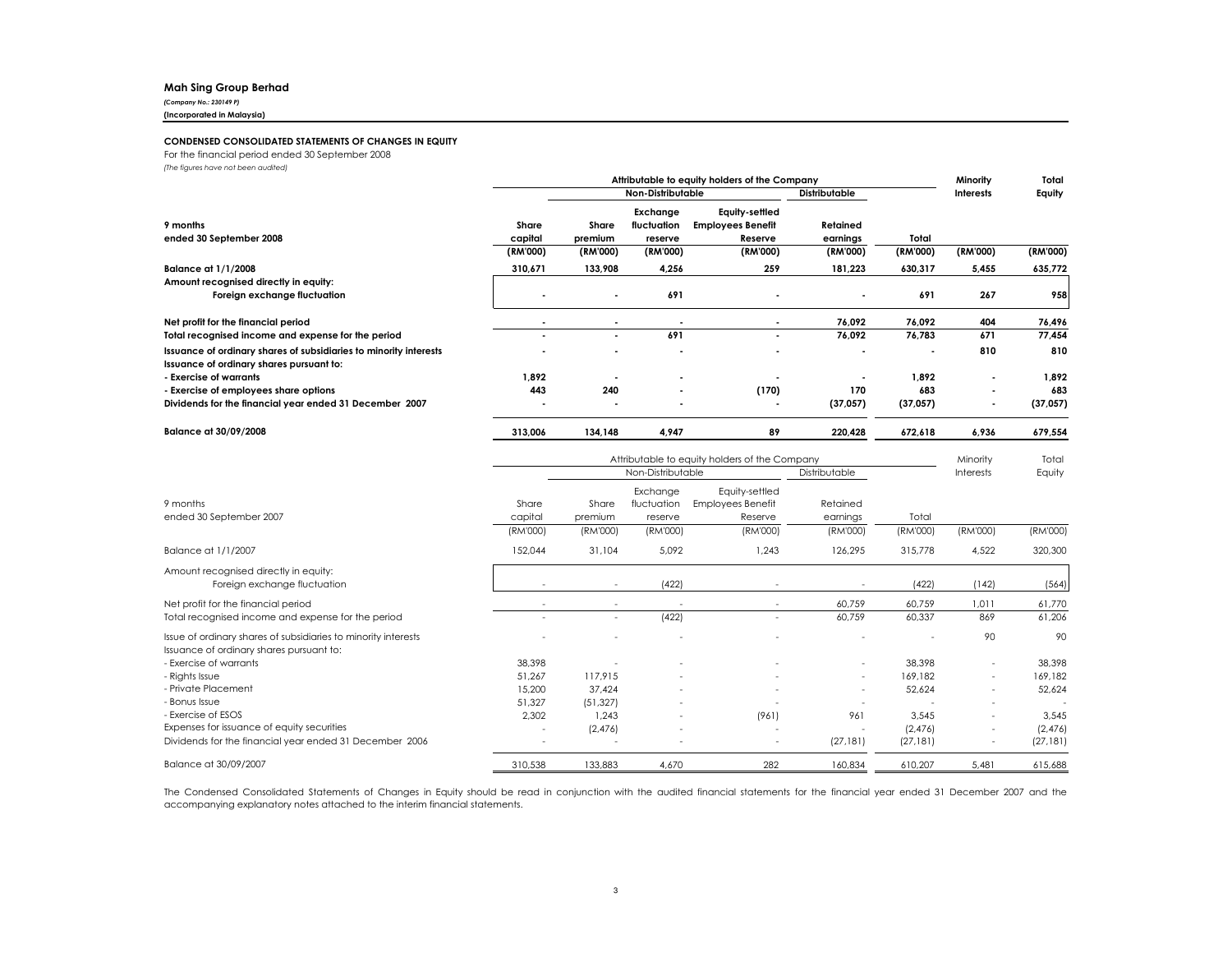(Company No.: 230149 P) (Incorporated in Malaysia)

# CONDENSED CONSOLIDATED CASH FLOW STATEMENTS

For the financial period ended 30 September 2008 (The figures have not been audited)

|                                                            | 9 months   | 9 months   |
|------------------------------------------------------------|------------|------------|
|                                                            | ended      | ended      |
|                                                            | 30/09/2008 | 30/09/2007 |
|                                                            | (RM'000)   | (RM'000)   |
| Net cash used in operating activities                      | (44, 646)  | (111,687)  |
| Net cash used in investing activities                      | (50, 824)  | (7,645)    |
| Net cash from financing activities                         | 27,369     | 294,216    |
| Net (decrease)/increase in cash and cash equivalents       | (68, 101)  | 174,884    |
| Effects of exchange rate changes                           |            | (7)        |
| Cash and cash equivalents at beginning of financial period | 203,277    | 42,305     |
| Cash and cash equivalents at end of financial period       | 135,183    | 217,182    |

Cash and cash equivalents at the end of the financial period comprise the following:

|                                                          | As at      | As at      |
|----------------------------------------------------------|------------|------------|
|                                                          | 30/09/2008 | 30/09/2007 |
|                                                          | (RM'000)   | (RM'000)   |
| Deposits with licensed banks                             | 119,609    | 177,731    |
| Cash and bank balances                                   | 23,937     | 41,407     |
| Bank overdraft                                           |            | (1,891)    |
|                                                          | 143.546    | 217,247    |
| Less: Deposits with licensed banks pledged as collateral | (8, 363)   | (65)       |
|                                                          | 135,183    | 217,182    |

The Condensed Consolidated Cash Flow Statements should be read in conjunction with the audited financial statements for the financial year ended 31 December 2007 and the accompanying explanatory notes attached to the interim financial statements.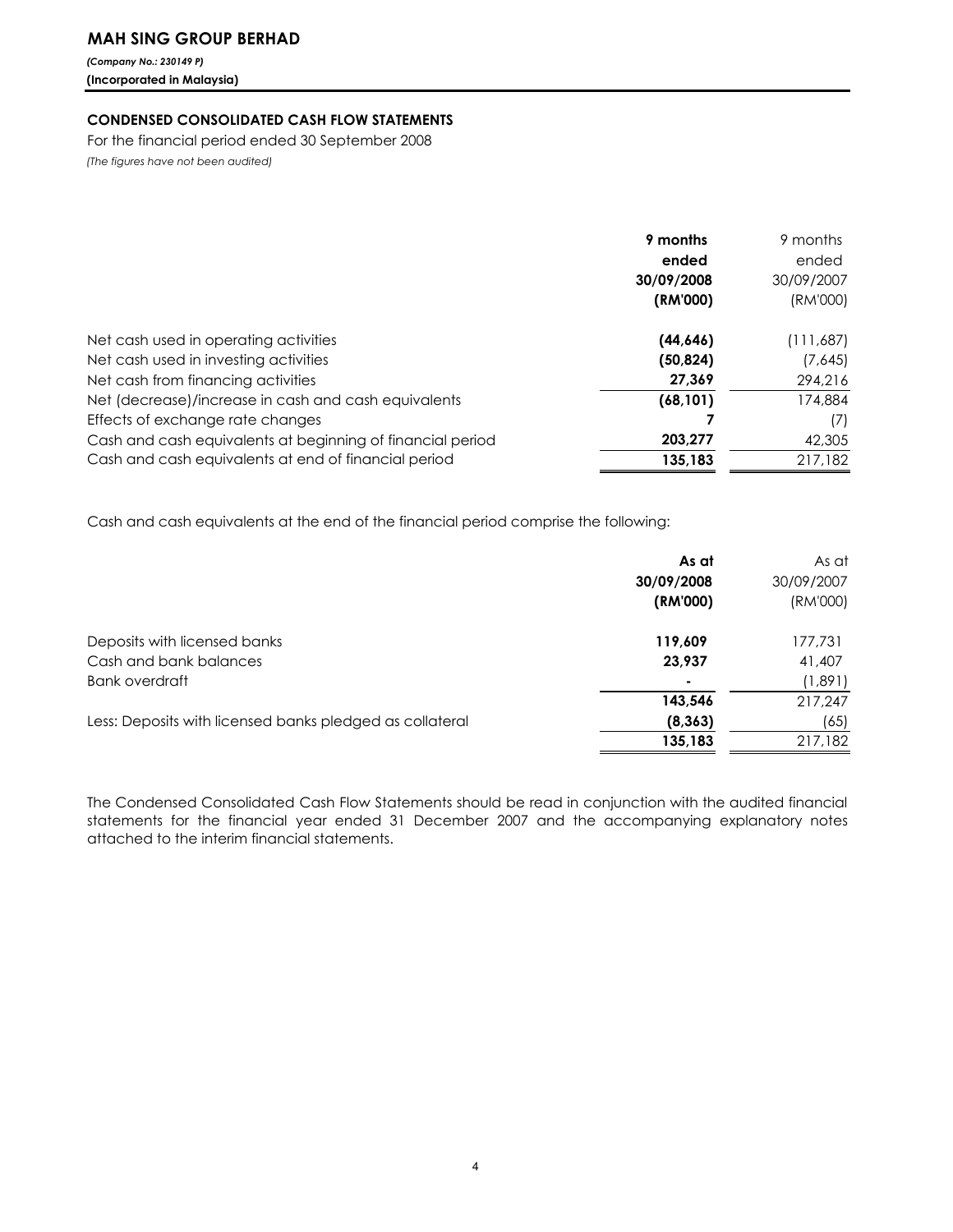#### A Explanatory Notes

### A1 Basis of Preparation

The interim financial statements are unaudited and have been prepared in accordance with Financial Reporting Standard ("FRS") No. 134 : Interim Financial Reporting and Paragraph 9.22 of the Listing Requirements of Bursa Malaysia Securities Berhad ("Bursa Securities").

The interim financial statements should be read in conjunction with the Group's audited financial statements for the financial year ended 31 December 2007. The explanatory notes attached to the interim financial statements provide an explanation of events and transactions that are significant to an understanding of the changes in the financial position and performance of the Group since the financial year ended 31 December 2007.

# A2 Accounting Policies

The accounting policies and methods of computation adopted for the interim financial statements are consistent with those adopted for the audited financial statements for the financial year ended 31 December 2007, except for the adoption of the new/revised FRSs and interpretations that are relevant to the Group and effective for the Group's financial year ending 31 December 2008 as follows:-

| <b>FRS 107</b>       | Cash Flow Statement                                                            |
|----------------------|--------------------------------------------------------------------------------|
| <b>FRS 112</b>       | Income Taxes                                                                   |
| <b>FRS 118</b>       | Revenue                                                                        |
| Amendment to FRS 121 | The Effects of Changes in Foreign Exchange Rates - Net Investment in a Foreign |
|                      | Operation                                                                      |
| <b>FRS 137</b>       | Provisions, Contingent Liabilities and Contingent Assets                       |
| IC Interpretation 1  | Changes in Existing Decommissioning, Restoration and Similar Liabilities       |
| IC Interpretation 2  | Scope of FRS 2                                                                 |

The adoption of these new/revised FRSs does not have significant financial impact on the Group.

#### A3 Preceding annual audit report status

The auditors' report on the financial statements for the financial year ended 31 December 2007 was not subject to any qualification.

### A4 Seasonal or cyclical factors

The operations of the Group were not significantly affected by any major seasonal or cyclical factors during the current quarter under review and financial period-to-date.

#### A5 Unusual items affecting assets, liabilities, equity, net income or cash flows

There was no item of a material and unusual nature which would affect substantially the assets, liabilities, equity, net income or cash flows of the Group for the current quarter under review and financial period-to-date.

#### A6 Changes in estimates

There were no material changes in estimates in the current quarter under review and financial period-to-date.

#### A7 Debts and equity securities

During the financial period ended 30 September, 2008, the Company increased its issued and paid up ordinary share capital from RM310,670,715 to RM313,005,884 by way of:

- a) issuance of 886,254 new ordinary shares of RM0.50 each pursuant to exercise of employees share options; and
- b) issuance of 3,784,084 new ordinary shares of RM0.50 each pursuant to exercise of warrants.

.<br>Save for the above, there were no issuance and repayment of debts and equity securities, share buybacks, share cancellations, share held as treasury shares and resale of treasury shares during the current quarter under review and financial period-to-date.

# A8 Dividends paid

On 18 August 2008, the Company paid a first and final dividend of 16% per share, less income tax, amounting to RM37,057,206 in respect of the financial year ended 31 December 2007.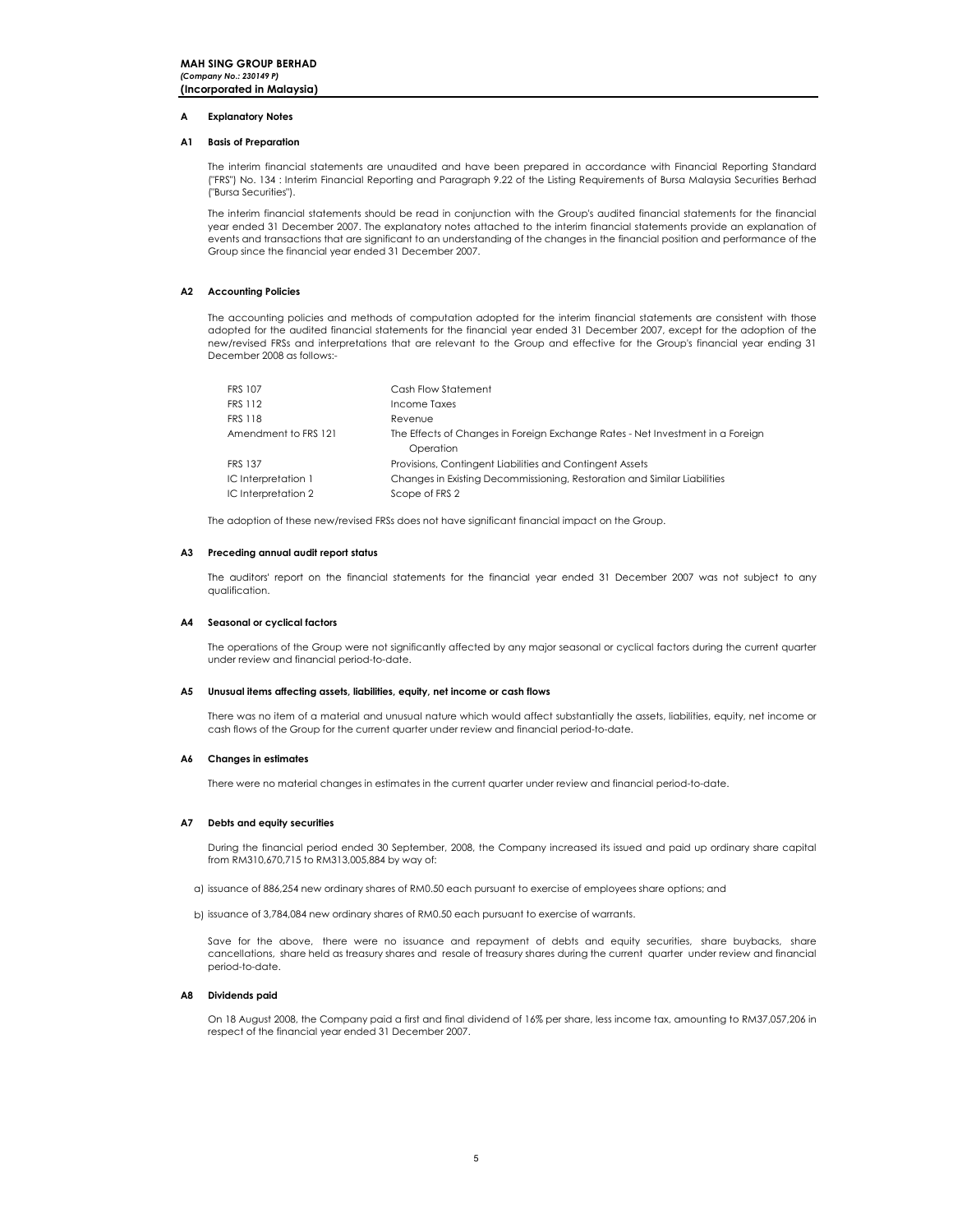# A9 Segment reporting

Period ended 30 September 2008

|                                    |               |                 | Investment<br>Holding |               |               |
|------------------------------------|---------------|-----------------|-----------------------|---------------|---------------|
|                                    | Properties    | <b>Plastics</b> | & Others              | Elimination   | Consolidated  |
| <b>REVENUE</b>                     | <b>RM'000</b> | <b>RM'000</b>   | <b>RM'000</b>         | <b>RM'000</b> | <b>RM'000</b> |
| <b>External Sales</b>              | 383,041       | 114,122         | 2,816                 |               | 499,979       |
| Inter-segment                      | ٠             | ٠               | 4,790                 | (4,790)       |               |
| <b>Total revenue</b>               | 383,041       | 114,122         | 7,606                 | (4,790)       | 499,979       |
| <b>RESULTS</b>                     |               |                 |                       |               |               |
| Operating profit                   | 108,470       | 8,147           | 233                   | (5, 297)      | 111,553       |
| <b>Finance costs</b>               |               |                 |                       |               | (3, 359)      |
| Interest income                    |               |                 |                       |               | 1,019         |
| Income tax                         |               |                 |                       |               | (32, 717)     |
| Profit for the period              |               |                 |                       |               | 76,496        |
| <b>OTHER INFORMATION</b>           |               |                 |                       |               |               |
| Capital expenditure                | 1,208         | 10,698          | 32                    |               | 11,938        |
| Depreciation and amortisation      | 1,272         | 5,299           | 22                    |               | 6,593         |
| <b>Reversal of impairment loss</b> |               | (48)            | ۰                     |               | (48)          |

Period ended 30 September 2007

| <b>REVENUE</b><br><b>External Sales</b><br>Inter-segment<br>Total revenue | Properties<br><b>RM'000</b><br>356,733<br>356,733 | Plastics<br><b>RM'000</b><br>94,224<br>94,224 | Investment<br>Holding<br>& Others<br><b>RM'000</b><br>2,004<br>146<br>2,150 | Elimination<br><b>RM'000</b><br>(146)<br>(146) | Consolidated<br><b>RM'000</b><br>452,961<br>452,961 |
|---------------------------------------------------------------------------|---------------------------------------------------|-----------------------------------------------|-----------------------------------------------------------------------------|------------------------------------------------|-----------------------------------------------------|
|                                                                           |                                                   |                                               |                                                                             |                                                |                                                     |
| <b>RESULTS</b><br>Operating profit                                        | 88,093                                            | 6,952                                         | (1, 577)                                                                    | (1,670)                                        | 91,798                                              |
| Finance costs<br>Interest income<br>Income tax<br>Profit for the period   |                                                   |                                               |                                                                             |                                                | (5,022)<br>1,468<br>(26, 474)<br>61,770             |
| OTHER INFORMATION                                                         |                                                   |                                               |                                                                             |                                                |                                                     |
| Capital expenditure                                                       | 2,936                                             | 6,791                                         | 39                                                                          |                                                | 9,766                                               |
| Depreciation and amortisation                                             | 1,205                                             | 5,003                                         | 19                                                                          |                                                | 6,227                                               |
| Reversal of impairment loss                                               |                                                   | (85)                                          |                                                                             |                                                | (85)                                                |

#### A10 Valuation of Property, Plant and Equipment

The valuation of Property, Plant and Equipment have been brought forward without any amendment from annual financial statements for the financial year ended 31 December 2007.

# A11 Material events subsequent to the end of the interim period

There were no material events or transactions subsequent to the balance sheet date.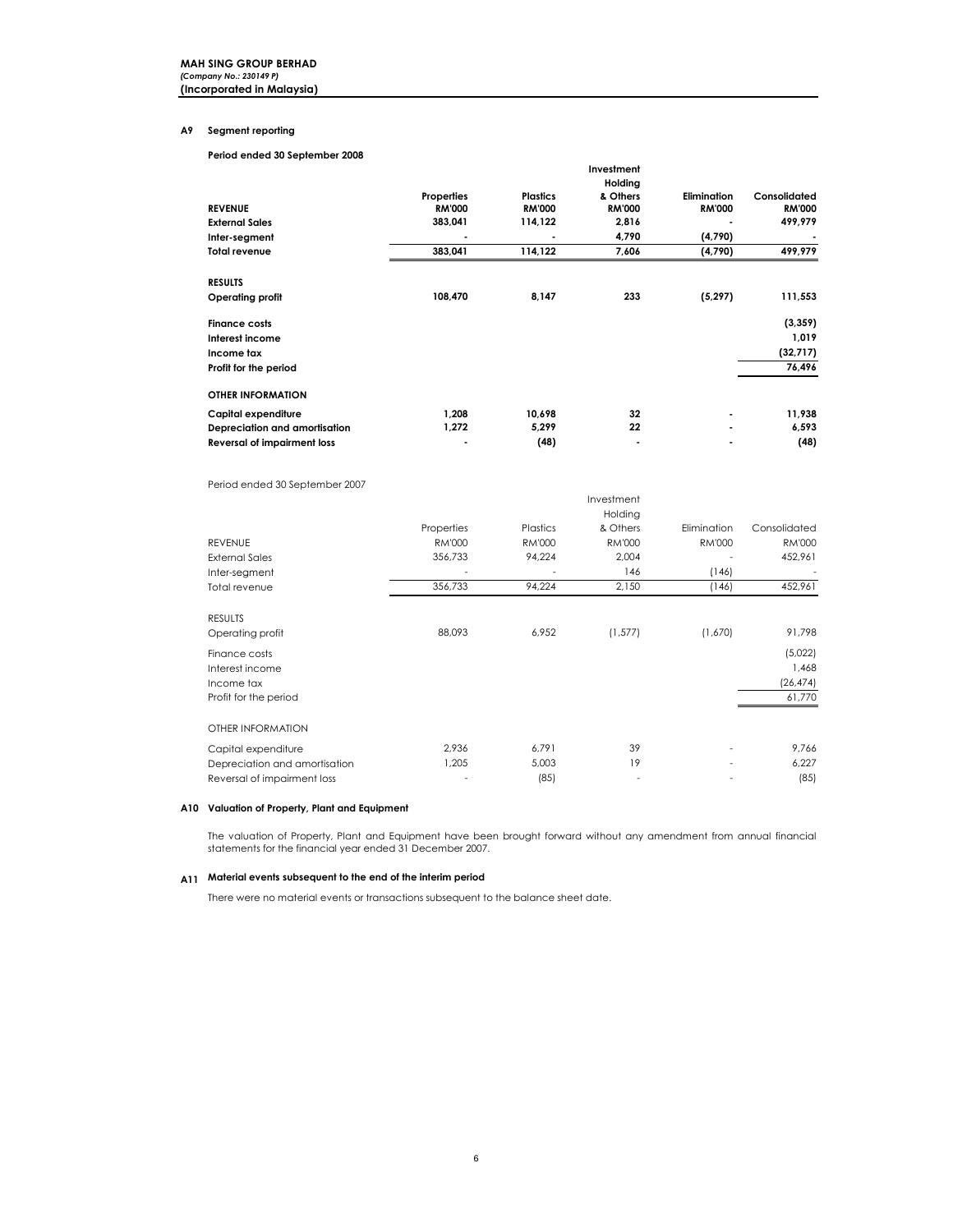# A12 Changes in the composition of the Group

There were no changes in the composition of the Group for the current quarter under review and financial period-to-date.

## A13 Changes in contingent liabilities or contingent assets

There were no changes in the contingent liabilities or the contingent assets of the Group since the last annual balance sheet date.

#### B Explanatory Notes Pursuant to Appendix 9B of the Listing Requirements of Bursa Malaysia Securities Berhad

## B1 Review of performance

For the current financial year to-date, the Group recorded a profit after tax after minority interests ("PATMI") of RM76.1 million, an improvement of 25.2% as compared to RM60.8 million for the previous corresponding financial period.

The contributors to the PATMI for the financial period ended 30 September 2008 are the Group's commercial project, The Icon@Tun Razak and residential projects, namely Hijauan Residence, Aman Perdana, Kemuning Residence and Perdana Residence in the Klang Valley as well as Sierra Perdana, Austin Perdana and Sri Pulai Perdana in Johor Bahru.

To-date, the Group has 16 projects, all located in prime locations - 11 in the Klang Valley, 4 in Johor Bahru in Iskandar Malaysia and 1 in Penang.

#### B2 Material change in profit before taxation for the current quarter as compared with the immediate preceding quarter

The Group's current quarter profit before tax of RM25.4 million is lower than the immediate preceding quarter ended 30 June 2008 due mainly to timing mismatch as the construction work on Icon Tun Razak, East Wing was in advance stage of construction when the transaction was completed.

### B3 Prospect for the current financial year

Sentiments are selectively cautious for the property sector, but the Group will continue to create demand for their products with more creative product development and marketing strategies. The Group sees demand to be resilient for branded developers targeting medium to high-end residential and commercial projects in good locations. Klang Valley, Johor Bahru and Penang island are favoured due to the growing population and stronger economic activities. The Group has approximately RM3.9 billion in remaining Gross Development Value and unbilled sales as at 30 September 2008 which will contribute positively to the Group's earnings for the next 5 to 7 years.

The Group's low gearing of only 0.13 times as at 30 September 2008 and strong cashflow allows the Group to look for good investment opportunities. The Group will continue to be prudent while taking calculated risks for the Group's expansion plans.

#### B4 Profit forecast

Not applicable as the Group has not issued profit forecast or profit guarantee in a public document.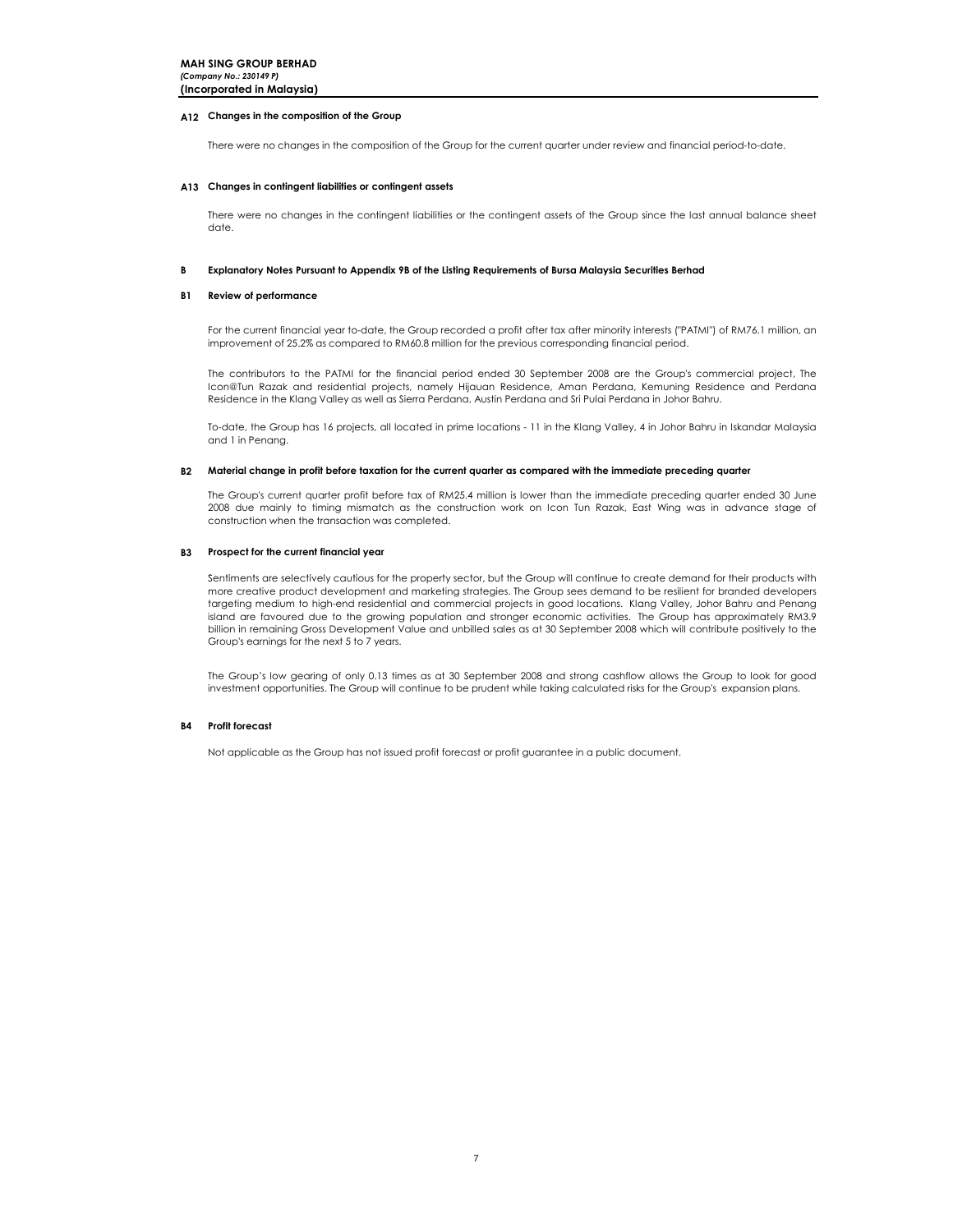## **MAH SING GROUP BERHAD** (Company No.: 230149 P) (Incorporated in Malaysia)

#### B5 Income tax expense

|                                              | 3 months ended |            | Period ended |            |  |
|----------------------------------------------|----------------|------------|--------------|------------|--|
|                                              | 30/09/2008     | 30/09/2007 | 30/09/2008   | 30/09/2007 |  |
|                                              | (RM'000)       | (RM'000)   | (RM'000)     | (RM'000)   |  |
| Current tax:                                 |                |            |              |            |  |
| Malaysian income tax                         | 6,303          | 9,412      | 29,660       | 24,211     |  |
| Foreign tax                                  | 380            | 154        | 900          | 480        |  |
|                                              | 6,683          | 9,566      | 30,560       | 24,691     |  |
| Under provision of Malaysian income tax      |                |            |              |            |  |
| in prior year                                | 2,371          | 2.257      | 2,622        | 2,001      |  |
|                                              | 9.054          | 11.823     | 33.182       | 26.692     |  |
| Deferred taxation                            |                |            |              |            |  |
| Malaysian deferred tax                       | (155)          | (366)      | (155)        | (218)      |  |
| Under provision of Malaysian deferred tax in |                |            |              |            |  |
| previous quarters                            | (310)          |            | (310)        |            |  |
|                                              | 8.589          | 11.457     | 32,717       | 26.474     |  |

The effective tax rate of the Group for the current financial period to-date is slightly higher than the applicable statutory tax rate mainly due to certain non-tax deductible expenses and pre-operating expenses of development projects.

#### B6 Sale of unquoted investments & properties

There were no sales of unquoted investments and properties which are not in the ordinary course of the Group's business during the current quarter under review and financial period-to-date.

#### B7 Quoted securities

- (a) There were no purchase or sale of quoted securities during the current quarter and financial period-to-date.
- (b) Total investments in quoted securities are as follows:

|                                   | 30/09/2008<br>(RM'000) | 31/12/2007<br>(RM'000) |
|-----------------------------------|------------------------|------------------------|
| (i) At cost                       | 4                      | $\overline{4}$         |
| (ii) At carrying value/book value |                        |                        |
| (iii) At market value             | ,                      |                        |

#### B8 Status of corporate proposals

The following corporate proposals announced by the Company have not been completed as at 21 November 2008 (being the latest practicable date which is not earlier than 7 days from the date of issuance of this Interim Financial Statements):-

- a) On 27 November 2007, the Company's wholly owned subsidiary company, Maxim Heights Sdn Bhd has entered into the following tripartite agreements with Majlis Agama Islam Wilayah Persekutuan and Prompt Symphony Sdn Bhd:
	- i) Sale and Purchase Agreement for the proposed en bloc sale of net lettable area of 380,510 square feet in The Icon @ Mont Kiara, for a total cash consideration of RM285,382,500 ("Proposed MTK En Bloc Sale"), and;
	- ii) A Put and Call Option Agreement, at option consideration of RM1, for the sale of not less than 637 car park bays in The Icon @ Mont Kiara for a total cash consideration of RM19,900,000.

The proposed MTK En Bloc Sale has yet to become unconditional pending fulfillment of certain conditions precedent.

b) On 10 November 2008, the Company's wholly owned subsidiary, Supreme Springs Sdn Bhd ("SSSB") has entered into a Joint Development Agreement ("JDA") with Link Mark Sdn Bhd ("LMSB") for a proposed joint development of a piece of commercial land in Setapak measuring 5.3 acres ("Setapak Land").

Under the terms of the JDA, LMSB will grant SSSB the exclusive rights to develop the Setapak Land in return for a cash consideration of RM13.0 million.

The JDA became unconditional on 18 November 2008.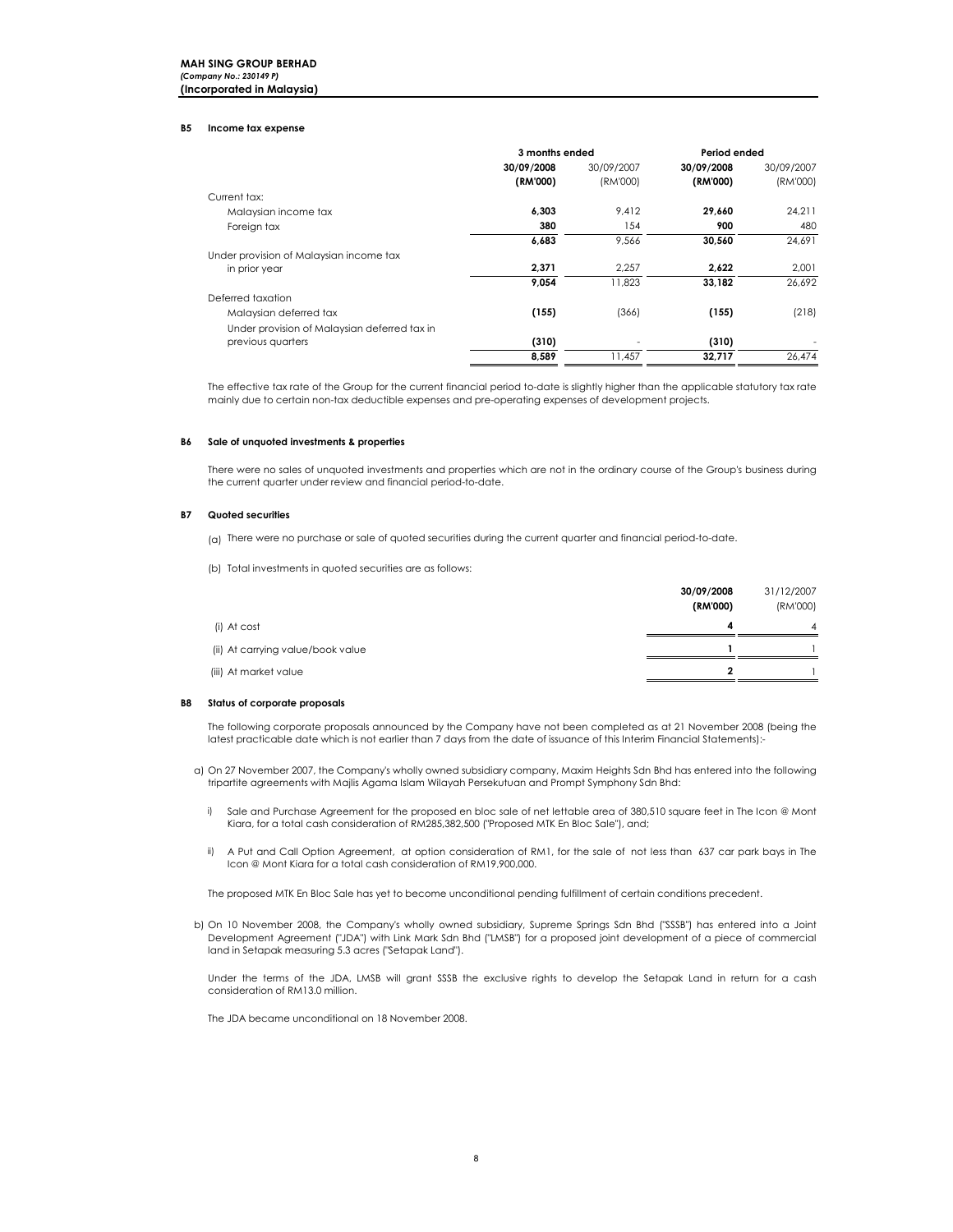# B9 Group borrowings and debt securities

Total group borrowings as at 30 September 2008 are as follows:

|                                 | Secured<br>(RM'000) | Secured<br>(RM'000)           | Secured<br>(RM'000) | Unsecured<br>(RM'000) | Total<br>(RM'000) |
|---------------------------------|---------------------|-------------------------------|---------------------|-----------------------|-------------------|
| (Denominated in)                | (RM)                | <i>(Indonesian</i><br>Rupiah) | (USD)               | (RM)                  |                   |
| Term loans payable              |                     |                               |                     |                       |                   |
| - within 12 months              | 21,336              | 1.471                         |                     |                       | 22,807            |
| - after 12 months               | 193,889             | 7,428                         | 54                  |                       | 201,371           |
|                                 | 215,225             | 8,899                         | 54                  |                       | 224,178           |
| Short term borrowings           |                     |                               | 1,898               | 2,410                 | 4,308             |
|                                 |                     |                               | 1.898               | 2,410                 | 4,308             |
| Finance lease and hire purchase |                     |                               |                     |                       |                   |
| - within 12 months              | 1,833               | 22                            |                     |                       | 1,855             |
| - after 12 months               | 1,950               | 199                           |                     |                       | 2,149             |
|                                 | 3,783               | 221                           | ۰                   |                       | 4,004             |
| Total                           | 219,008             | 9,120                         | 1,952               | 2,410                 | 232,490           |
|                                 |                     |                               |                     |                       |                   |

# B10 Off balance sheet financial instruments

A foreign subsidiary has entered into cross currency swap transaction contracts with a foreign bank with termination dates in November 2008, October 2009 and June 2010 respectively.

As at 21 November 2008, the loan balance in foreign currency, the contractual foreign exchange rates and the contractual interest rates were as follows:

|             |                            | Currency   | RM         | Contractual rate  |                |
|-------------|----------------------------|------------|------------|-------------------|----------------|
| Hedged item |                            | to be paid | eauivalent | Forex rates       | Interest rates |
|             | Borrowing: Rp225,000,000   | US Dollar  | 88,533     | $1$ USD = Rp9.200 | 13.25%         |
|             | Borrowing: Rp2,062,500,000 | US Dollar  | 823,181    | $1$ USD = Rp9.070 | 10.85%         |
|             | Borrowing: Rp6,750,000,000 | US Dollar  | 2.628.833  | $1$ USD = Rp9.295 | 13.35%         |

The cross currency swap contracts of the foreign subsidiary entitle it to pay interest at fixed rates on notional principal amounts.

# **B11** Material litigation

The Group is not engaged in any material litigation since 31 December 2007, being the latest annual balance sheet date until 21 November 2008, being the latest practicable date which is not earlier than 7 days from the date of issuance of this Interim Financial Statements.

# B12 Dividend proposed

No dividend has been proposed in respect of the financial period ended 30 September 2008.